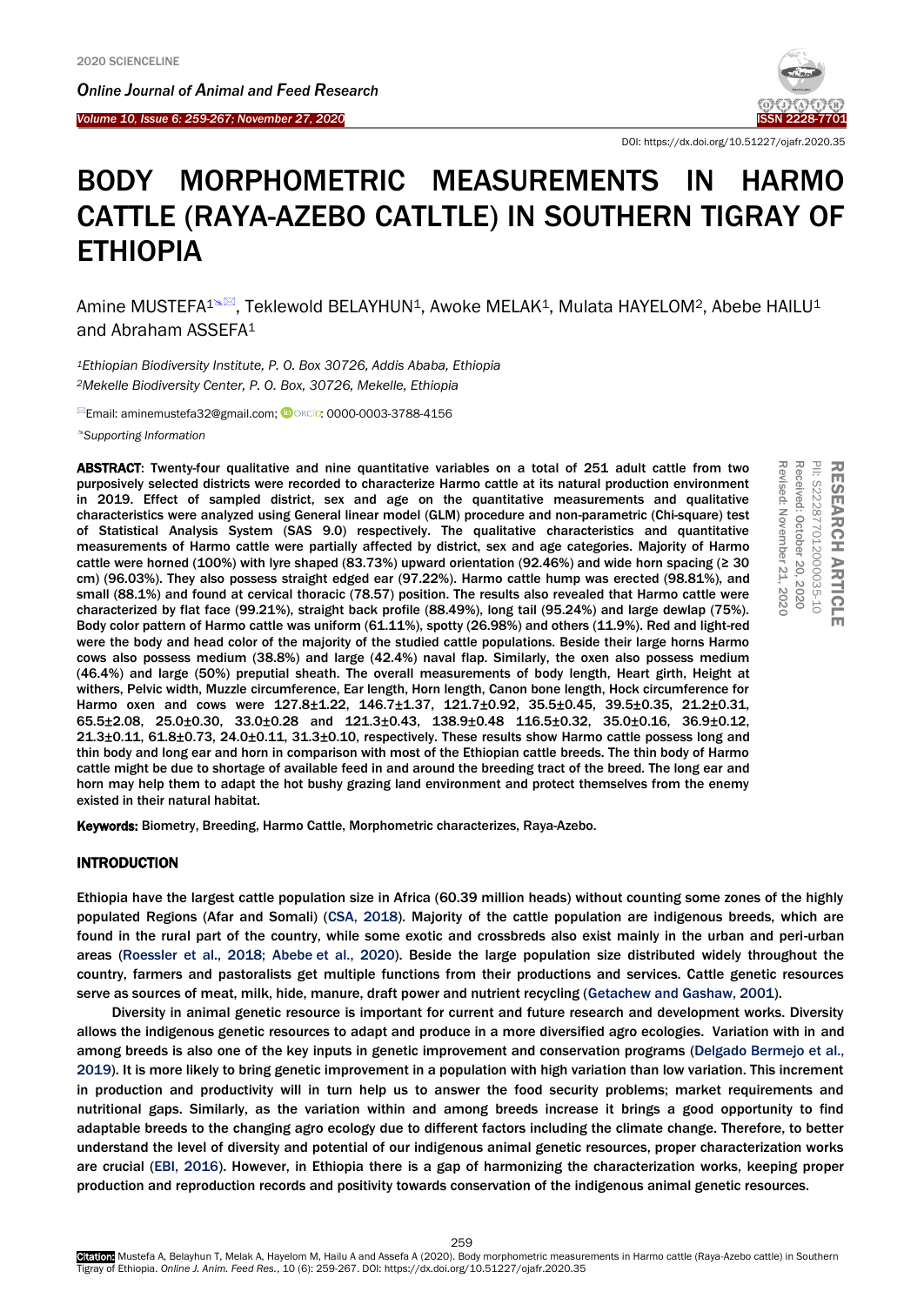Even if there are different sources of information like Domestic Animal Genetic Resources Information System (DAGRIS) of the International Livestock Research Institute (ILRI), based on the current available information from the country's focal institute for Animal Genetic Resources (Ethiopian Biodiversity Institute) and the website Domestic Animal Diversity Information System (DAD-IS) of the Food and Agriculture Organization of the United Nation ([FAO](#page-8-0)), there are 28 recognized indigenous cattle breeds in Ethiopia (EBI, [2016](#page-8-0)). However, only a small number of recognized cattle breed types have a fair description of their physical appearance, indications of their level of production, reproduction and genetic attributes [\(Ayalew et al., 2004](#page-8-0)). With some general information, cattle of the present study area are generally referred as Raya-Azebo (Raya) cattle in the existing literature. Raya-Azebo cattle also locally known as 'Harmo' cattle breed found in Southern Tigray which is one of the cattle breeds classified under the Sanga breed group. Harmo cattle is known for its long horns and adaptation to hot environment ([Zerabruk et al. 2007](#page-8-0)).

Most of the Ethiopian indigenous animal genetic resources are facing more threats including the indiscriminate crossbreeding with exotic breeds for the sake of genetic improvement for production traits (EBI, [2016\)](#page-8-0). Harmo cattle is one of the breeds which is under risk due to indiscriminate crossbreeding with Holstein Frisian and interbreeding with the highland zebus. For the purpose of designing conservation and sustainable utilization program to the breed, updated information on phenotypic characterization (quantitative, qualitative and performance records) is required. Unfortunately, the information we have currently on the breed is the studies o[f Zerabruk et al. \(2007\)](#page-8-0) on few morphometric traits which is done twelve years ago. Therefore, it is important to update the results through routine characterization and inventories due to the dynamism of genetic resources [\(Hoffmann, 2010; Lozano-Jaramillo et al., 2019\).](#page-8-0) Thus, the current study is planned to characterize the morphology and qualitative characteristics of Harmo cattle under the farmers' condition and to relate it with different production and adaptation traits.

# MATERIALS AND METHODS

## Description of the study areas

This study was conducted in Raya Azebo and Alamata districts of Southern Tigray Zone in Northern Ethiopia in 2019 (Figure 1). Raya Azebo is situated in latitude of 12° 39' 59.99" N and longitude of 39° 44' 59.99" E, similarly, Alamata is also situated in latitude of 12° 19' 60.00" N and longitude of 39° 29' 59.99" E. The selected study sites (three sites "Kebeles" within each district) are categorized as lowland (500 - 1500 m.a.s.l) with 20 - 30 °C and dry with mean annual rainfall 633 – 770 ml. Mixed crop-livestock production system is the main farming practices with crops being more dominant ([Taddese et al., 2013; Bewket et al., 2015](#page-8-0)).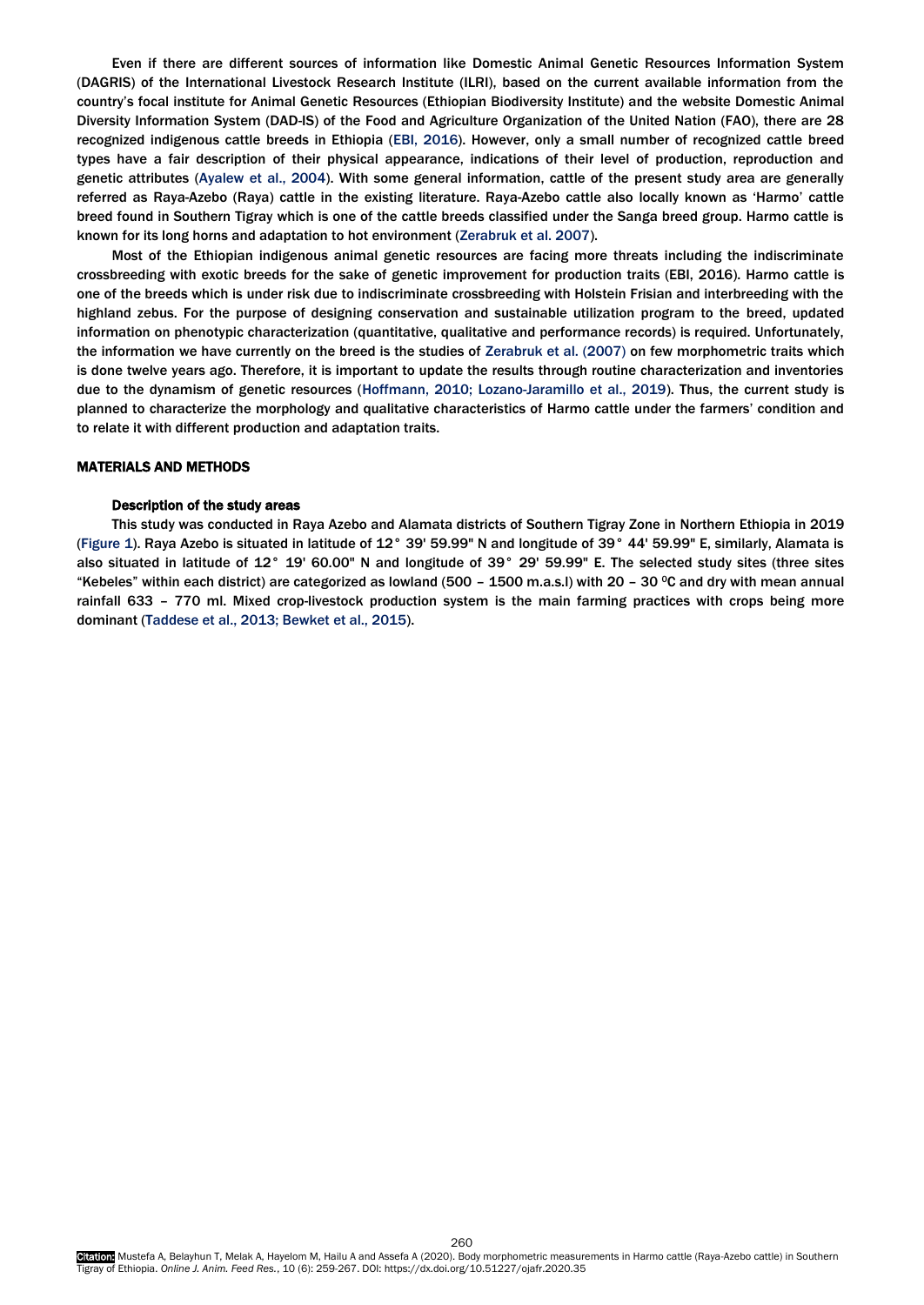

# Site selection and sampling method

In defining sampling frame, available background information on the existence Raya cattle in the study area was captured through short pilot survey and focus group discussions done by a team of Ethiopian Biodiversity Institute researchers and livestock experts from Southern Tigray zone, Raya Azebo and Alamata districts. Additionally, the [information \(origin of Harmo cattle, its unique features and densely populated areas\) of the earlier study done by](#page-8-0)  Zerabruk et al. (2007) was also taken as an input to select study areas. For the purpose of selecting pure Harmo cattle, the cattle populations from the high and mid altitude areas within the districts were not considered, as they did not show distinct features due to the interbreeding with the highland cattle populations. Therefore, samples were not taken from high and mid-altitude areas. Six study kebeles were selected purposively taking into account the cattle population size, dominant agro-ecology, and indigenous knowledge on cattle population types. Male to female ratio (28 oxen and 223 cows) of the sampled animals were adapted from [FAO](#page-8-0) guideline for Animal Genetic Resource Characterization ([FAO](#page-8-0), [2012\).](#page-8-0) Animals were randomly selected from herds of representative households.

| Table 1 - Sampled number of animals by district and by age and their proportion. |               |                   |                |      |                |  |  |
|----------------------------------------------------------------------------------|---------------|-------------------|----------------|------|----------------|--|--|
| District / Location                                                              | <b>Total</b>  | <b>Proportion</b> |                |      |                |  |  |
|                                                                                  | $3 - 5$ years | $6 - 7$ years     | $\geq 8$ years |      |                |  |  |
| Raya Azebo                                                                       | 44            | 50                | 32             | 126  | 0.50           |  |  |
| Raya Alamata                                                                     | 35            | 50                | 40             | 125  | 0.50           |  |  |
| <b>Total</b>                                                                     | 79            | 100               | 72             | 251  | 1.00           |  |  |
| Proportion                                                                       | 0.31          | 0.40              | 0.29           | 1.00 | $\blacksquare$ |  |  |

## Data collection

Twenty-four qualitative traits (horn presence, horn spacing, horn shape, horn orientation, body color pattern, body color, head color, muzzle pigment, eyelid pigment, hoof pigment, ear shape, hump shape, hump size, hump position, udder size, teat size, face profile, back profile, rump profile, testes size, tail length, naval flap width, preputial sheath and dewlap width), and nine quantitative measurements (body length, heart girth, height at wither, pelvic width, muzzle circumference, ear length, horn length, canon bone length and hock circumference) were recorded from 251 mature

261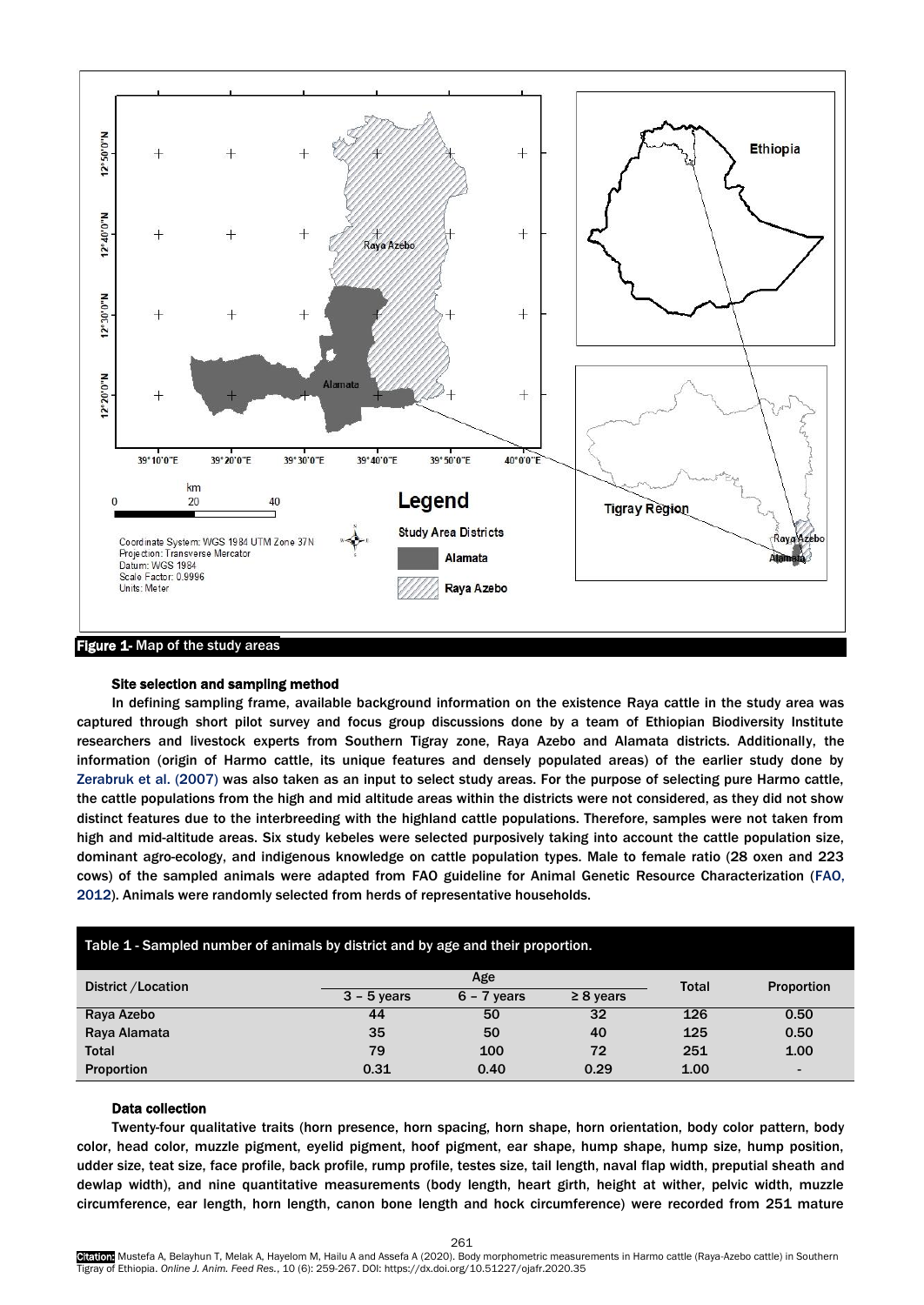animals under the effect of district, sex and age of each sampled animal. For the purpose of analysis age groups were categorized in to three; group one 3 – 5 years, group two 6 – 7 years and group three 8 years and above as per the grouping of [Tatum \(2011\).](#page-8-0) For the body measurements, animals were carefully handled by trained laborers and stand properly on flat grounds with parallel legs. Animals which were aggressive and did not stand properly were not measured. The measurements were carried out by two researchers: one measuring while the other recording data. On the same time, two other researchers handle the qualitative data recording. To minimize the subjective error, all the measurements were taken by the same researcher throughout the study. Quantitative measurements were taken using textile tape measurement in centimeter unit, and early in the morning before the animals were fed and watered.

#### Data management and analysis

Data were entered and managed using Microsoft Excel© worksheet. Outliers were corrected after running normality test procedure of Statistical Analysis Software 9.0 (SAS, [2002\).](#page-8-0) Analysis of data on quantitative measurements was carried out using the General Linear Model procedure of SAS 9.0 software. Means were separated using the adjusted Tukey-Kramer test (SAS, [2002\).](#page-8-0) Similarly, analysis of qualitative data was carried out using the frequency procedure (chisquare test) of SAS 9.0 software. The model used for the analysis was: Yijk =  $\mu$  + Ai + Bj + Ck + eijk, Where Yijk is an observation, μ is the overall mean, Ai is the fixed effect of district, Bj is the fixed effect of the sex, Ck is the fixed effect of age group and eijk is the random error attributed to the nth observation. Due to the non-significant effects of the interactions among the above factors, it was removed from the analysis and results. Traits like udder size, teat size and naval flap width were analyzed for females only by eliminating the males and fitting district and age as fixed factors while traits like testes size and preputial sheath were analyzed for males only by eliminating the females from the analysis fitting district and age as fixed factors.

## RESULTS

## Quantitative measurements

The overall mean, standard error (SE), standard deviation (SD), minimum, maximum and coefficients of variation (CV) of the measured quantitative traits are presented in Table 2. For all morphometric traits measured the coefficient of variation was within the range of 4.26 and 7.80. Relatively higher coefficient of variation (18.87%) was calculated for horn length implying higher variation in terms of horn length. The difference between the minimum and maximum value is sizeable in most cases. A range of 54 cm for heart girth, 37 cm for body length, 28 cm for height at withers, and a range of about 62 cm for horn length were observed. The results show there were high variations among Harmo cattle over the measured quantitative traits which is a better ground for genetic improvement due to selection.

Least square means, standard error (SE), and pairwise comparison of the measured quantitative traits under the effects of district, sex and age are presented in Table 3 and 4. Sampled district had a significant (p<0.01) effect on five of the total nine measured traits and it is indicated that four of the body measurements were higher for the cattle population of Alamata. Based on this, cattle population of Alamata district had larger muzzle and hock, and longer ear and horn than the cattle populations of Raya Azebo. However, the canon of the cattle from Raya Azebo was longer than those of Alamata. Similarly, sex of the cattle populations affected six out of the nine measured traits indicating oxen had longer body, height at wither, canon and heart girth measurements than the cows. Significant differences were not recorded between the two sexes in pelvic width, ear length and horn length.

The results also revealed that four out of the nine measurements were affected by age of the cattle population. Based on this, slight increment in pelvic width, muzzle circumference, ear and horn length was observed as the age of the cattle population increases.

| Table 2 - Overall mean (cm), SE, SD, CV, Minimum and Maximum body measurements of Harmo cattle breed. |                   |           |                |                |       |
|-------------------------------------------------------------------------------------------------------|-------------------|-----------|----------------|----------------|-------|
| <b>Variables</b>                                                                                      | Overall mean ± SE | <b>SD</b> | <b>Minimum</b> | <b>Maximum</b> | CV    |
| Body length                                                                                           | $122.0 + 0.42$    | 6.65      | 106            | 143            | 5.45  |
| Heart girth                                                                                           | $139.8 + 0.46$    | 7.45      | 114            | 168            | 5.33  |
| Height at withers                                                                                     | $117.1 + 0.31$    | 4.98      | 102            | 130            | 4.26  |
| Pelvic width                                                                                          | $35.0 + 0.15$     | 2.42      | 28             | 42             | 6.90  |
| Muzzle circumference                                                                                  | $37.2 \pm 0.13$   | 2.01      | 31             | 44             | 5.41  |
| Ear length                                                                                            | $21.3 + 0.11$     | 1.66      | 16             | 25             | 7.80  |
| Horn length                                                                                           | $62.1 + 0.74$     | 11.72     | 30             | 92             | 18.87 |
| Canon bone length                                                                                     | $24.1 + 0.11$     | 1.66      | 19             | 29             | 6.90  |
| <b>Hock circumference</b>                                                                             | $31.5 + 0.10$     | 1.55      | 28             | 35             | 4.91  |
| $SE = Standard Error. SD = Standard Deviation. CV = Coefficient of variation$                         |                   |           |                |                |       |

Table 2 - Overall mean (cm), SE, SD, CV, Minimum and Maximum body measurements of Harmo cattle breed.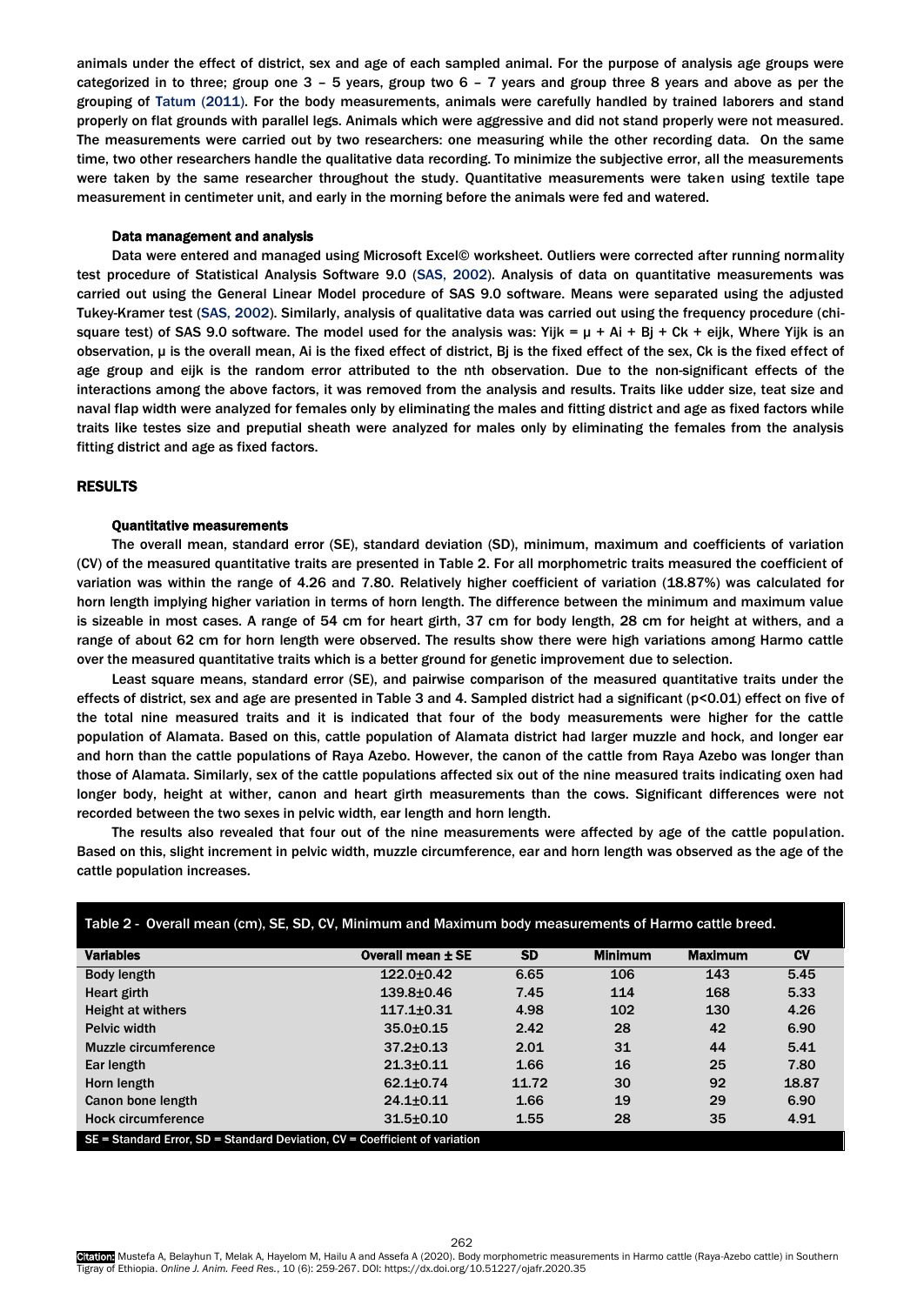# Table 3 - Least square means (cm) with standard error and pairwise comparison of body measurements in each district and sex category

| <b>Variables</b> |                                                                                                                                             | <b>District</b> |           |                  |                |             |
|------------------|---------------------------------------------------------------------------------------------------------------------------------------------|-----------------|-----------|------------------|----------------|-------------|
|                  | Raya Azebo                                                                                                                                  | <b>Alamata</b>  | p - value | <b>Male</b>      | <b>Female</b>  | $p$ - value |
| N                | 126                                                                                                                                         | 125             |           | 28               | 223            |             |
| <b>BL</b>        | $124.2 + 0.72$                                                                                                                              | $125.1 + 0.81$  | 0.3086    | $127.8 + 1.22$   | $121.3 + 0.43$ | < 0.0001    |
| HG               | $142.4 \pm 0.80$                                                                                                                            | $143.3 + 0.91$  | 0.3049    | $146.7 \pm 1.37$ | $138.9 + 0.48$ | < 0.0001    |
| <b>HW</b>        | $119.0 + 0.54$                                                                                                                              | $119.1 + 0.61$  | 0.8021    | $121.7 + 0.92$   | $116.5 + 0.32$ | < 0.0001    |
| <b>PW</b>        | $35.39 + 0.27$                                                                                                                              | $35.0 + 0.30$   | 0.2376    | $35.5 \pm 0.45$  | $35.0 + 0.16$  | 0.2652      |
| <b>MC</b>        | $37.91 + 0.21$                                                                                                                              | $38.9 + 0.23$   | 0.0150    | $39.5 \pm 0.35$  | $36.9 + 0.12$  | < 0.0001    |
| EL               | $21.00+0.18$                                                                                                                                | $21.5 + 0.21$   | 0.0226    | $21.2 + 0.31$    | $21.3 + 0.11$  | 0.6493      |
| <b>HL</b>        | $61.53 + 1.22$                                                                                                                              | $65.8 + 1.37$   | 0.0024    | $65.5 + 2.08$    | $61.8 + 0.73$  | 0.0889      |
| <b>CBL</b>       | $24.91 + 0.18$                                                                                                                              | $24.1 + 0.20$   | < 0.0001  | $25.0 + 0.30$    | $24.0 + 0.11$  | 0.0024      |
| <b>HC</b>        | $31.85 \pm 0.16$                                                                                                                            | $32.4 + 0.18$   | 0.0016    | $33.0 + 0.28$    | $31.3 + 0.10$  | < 0.0001    |
|                  | $N =$ number of observations, BL= Body length, HG = Heart girth, HW = Height at withers, PW = Pelvic width, MC = Muzzle circumference, EL = |                 |           |                  |                |             |

Ear length, HL = Horn length, CBL = Canon bone length, HC = Hock circumference.

# Table 4 - Least square means (cm) and pairwise comparison of body measurements with standard error in each age category

| <b>Variables</b>             |                              | p - value                    |                            |          |
|------------------------------|------------------------------|------------------------------|----------------------------|----------|
|                              | $3 - 5$ years                | $6 - 7$ years                | $\geq 8$ years             |          |
| N                            | 79                           | 100                          | 72                         |          |
| <b>Body length</b>           | $123.5 + 0.83$               | $124.5 + 0.83$               | $126.0+0.93$               | 0.0548   |
| Heart girth                  | $142.1 + 0.93$               | $143.0 + 0.93$               | $143.3 \pm 1.04$           | 0.5625   |
| Height at withers            | 118.6+0.62                   | $119.4 + 0.62$               | $119.2 \pm 0.70$           | 0.4873   |
| Pelvic width                 | $34.3{\pm}0.31$ <sup>b</sup> | $35.6 \pm 0.31$ <sup>a</sup> | $35.8 + 0.34a$             | 0.0001   |
| Muzzle circumference         | $37.6 \pm 0.24$              | 38.2±0.24 <sup>b</sup>       | $38.8 + 0.27$ <sup>a</sup> | 0.0003   |
| Ear length                   | $20.9 + 0.21$                | $21.5 + 0.21a$               | $21.3 \pm 0.23$ ab         | 0.0246   |
| Horn length                  | $57.8 + 1.41$                | 64.6±1.41 <sup>b</sup>       | 68.6±1.58 <sup>a</sup>     | < 0.0001 |
| Canon bone length            | $24.5 \pm 0.21$              | $24.4 \pm 0.21$              | $24.6 \pm 0.23$            | 0.7706   |
| Hock circumference           | $31.9 + 0.19$                | $32.1 \pm 0.19$              | $32.4 \pm 0.21$            | 0.1530   |
| $N =$ number of observations |                              |                              |                            |          |

# Qualitative characteristics

The overall Harmo cattle qualitative characteristics by district, sex and age are presented under Tables 5 – 7. Majority of the cattle population were horned (100%) with lyre shaped (83.73%) upward orientation (92.46) and wide horn spacing (≥ 30 cm) (96.03%). They also possess straight edged ear (97.22%). Harmo cattle hump was erected (98.81%), and small (88.1%), and found at cervical thoracic (78.57) position. The results also revealed that Harmo cattle population had flat face (99.21%) and straight back profile (88.49%), long tail (95.24%) and large dewlap (75%). Body color pattern of Harmo cattle population was uniform (61.11%), spotty (26.98%) and others (11.9%). Red and light-red body and head color was observed on majority of the cattle. Beside their large horns Harmo cows also possess medium (38.8%) and large (42.4%) naval flap. Similarly, the oxen also possess medium (46.4%) and large (50%) preputial sheath. The qualitative characteristics of Harmo cattle were partially affected by district, sex and age categories.

# Table 5 - Qualitative characteristics of Harmo cattle under district and sex effect

|                         |            | <b>District</b> |         | <b>Sex</b>  |               |         |  |
|-------------------------|------------|-----------------|---------|-------------|---------------|---------|--|
| <b>Variables</b>        | Raya Azebo | <b>Alamata</b>  | P-value | <b>Male</b> | <b>Female</b> | P-value |  |
| <b>Horn spacing</b>     |            |                 | 1.00    |             |               | 0.9092  |  |
| <b>Narrow</b>           | 4.0        | 4.0             |         | 3.6         | 4.0           |         |  |
| Wide                    | 96.0       | 96.0            |         | 96.4        | 96.0          |         |  |
| <b>Horn shape</b>       |            |                 | 0.8645  |             |               | 0.7629  |  |
| Curvy                   | 15.9       | 16.7            |         | 14.3        | 16.5          |         |  |
| Lyre                    | 84.1       | 83.3            |         | 85.7        | 83.5          |         |  |
| <b>Horn orientation</b> |            |                 | 0.2329  |             |               | 0.3989  |  |
| Forward                 | 5.6        | 9.5             |         | 3.6         | 8.0           |         |  |
| Upward                  | 94.4       | 90.5            |         | 96.4        | 92.0          |         |  |
| Ear shape               |            |                 | 0.0073  |             |               | 0.0067  |  |
| Round edged             | 5.6        | 0.0             |         | 10.7        | 1.8           |         |  |

263

Gitation: Mustefa A, Belayhun T, Melak A, Hayelom M, Hailu A and Assefa A (2020). Body morphometric measurements in Harmo cattle (Raya-Azebo cattle) in Southern<br>Tigray of Ethiopia. *Online J. Anim. Feed Res.,* 10 (6): 259-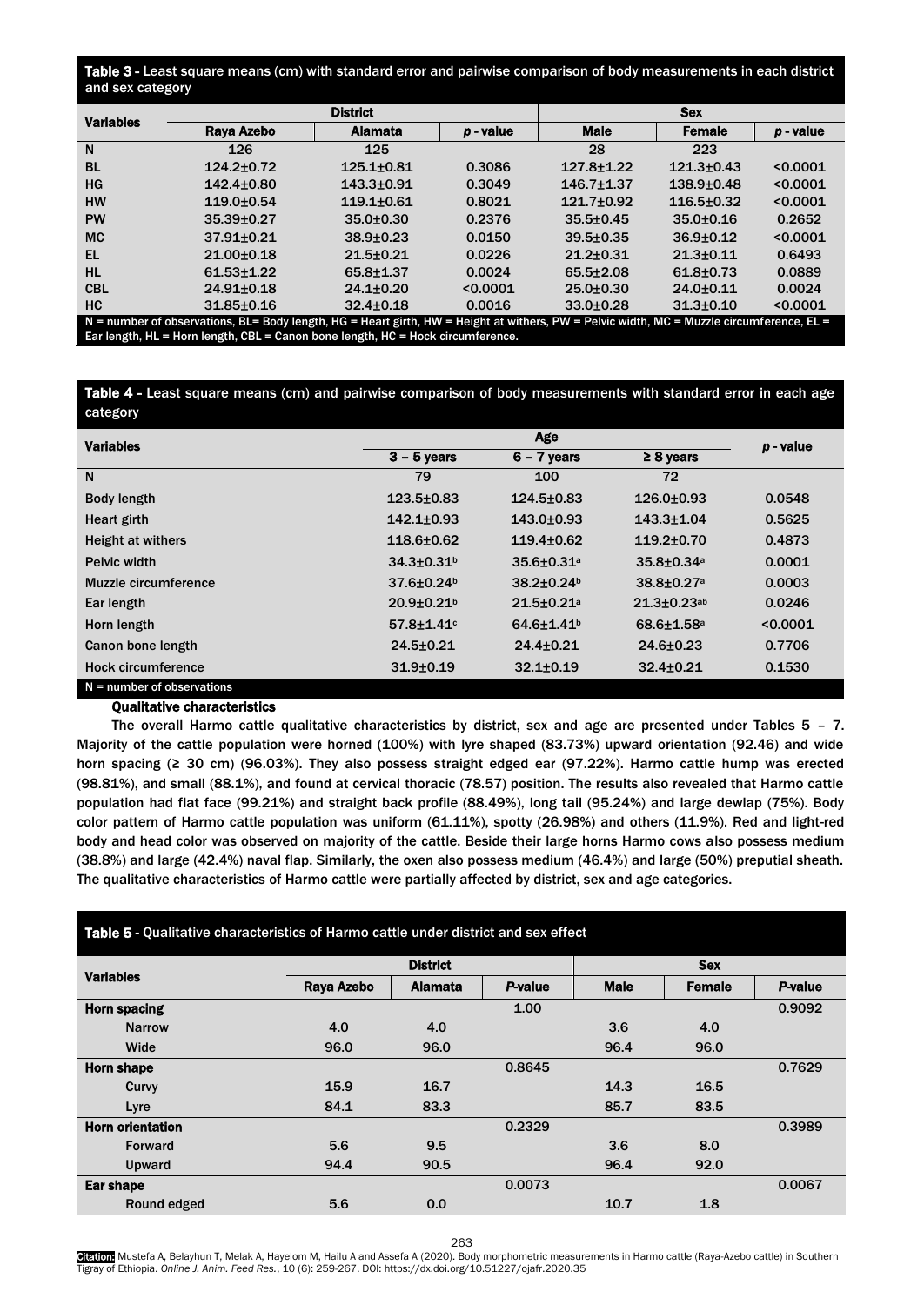| Straight edged           | 94.4        | 100         |          | 89.3        | 98.2        |          |
|--------------------------|-------------|-------------|----------|-------------|-------------|----------|
| <b>Hump shape</b>        |             |             | 0.2227   |             |             | 0.0003   |
| No Hump                  | 0.8         | $\mathbf 0$ |          | $\mathbf 0$ | 0.5         |          |
| <b>Erect</b>             | 99.2        | 98.4        |          | 92.9        | 99.5        |          |
| <b>Dropping</b>          | $\pmb{0}$   | 1.6         |          | 7.1         | $\mathbf 0$ |          |
| <b>Hump size</b>         |             |             | 0.0368   |             |             | < 0.0001 |
| No Hump                  | 0.8         | $\mathbf 0$ |          | $\mathbf 0$ | 0.5         |          |
| <b>Small</b>             | 92.8        | 83.3        |          | 71.4        | 90.1        |          |
| <b>Medium</b>            | 6.4         | 14.3        |          | 17.9        | 9.4         |          |
| Large                    | $\mathbf 0$ | 2.4         |          | 10.7        | $\mathbf 0$ |          |
| <b>Hump position</b>     |             |             | < 0.0001 |             |             | < 0.0001 |
| No Hump                  | 0.8         | $\mathbf 0$ |          | $\Omega$    | 0.5         |          |
| <b>Thoracic</b>          | 33.3        | 8.7         |          | 78.6        | 13.8        |          |
| <b>Cervical thoracic</b> | 65.9        | 91.3        |          | 21.4        | 85.7        |          |
| <b>Face profile</b>      |             |             | 0.3649   |             |             | 0.0170   |
| <b>Flat</b>              | 98.4        | 100         |          | 96.4        | 99.5        |          |
| Concave                  | 0.8         | $\mathbf 0$ |          | $\Omega$    | 0.5         |          |
| Convex                   | 0.8         | $\mathbf 0$ |          | 3.6         | $\pmb{0}$   |          |
| <b>Back profile</b>      |             |             | < 0.0001 |             |             | 0.0176   |
| Curved                   | 19.8        | 3.2         |          | 25.0        | 9.8         |          |
| <b>Straight</b>          | 80.2        | 96.9        |          | 75.0        | 90.2        |          |
| <b>Tail length</b>       |             |             | 0.3995   |             |             | 0.2069   |
| <b>Short</b>             | 0.8         | 0.00        |          | 0.00        | 0.45        |          |
| <b>Medium</b>            | 3.2         | 5.56        |          | 10.71       | 3.57        |          |
| Long                     | 96.0        | 94.44       |          | 89.29       | 95.98       |          |
| <b>Dewlap width</b>      |             |             | 0.6625   |             |             | 0.6434   |
| <b>Small</b>             | $\mathbf 0$ | $\mathbf 0$ |          | $\mathbf 0$ | $\mathbf 0$ |          |
| <b>Medium</b>            | 23.8        | 26.2        |          | 21.4        | 25.5        |          |
| Large                    | 76.2        | 73.8        |          | 78.6        | 74.5        |          |

# District effect

The study shows effect of district on four out of the twenty-four qualitative traits recorded. Based on this, some round edged ear shape was found in Raya Azebo while all the cattle populations from Alamata had straight edged ear. One third of the cattle populations from Raya Azebo possess thoracic hump position while almost all the cattle from Alamata had cervical thoracic hump position. One fifth of the Raya Azebo cattle's back profile was curved while straight back profile was observed on almost all Alamata cattle populations.

| Table 6 - Qualitative characteristics of Harmo cattle under age effect |               |                  |             |             |         |  |
|------------------------------------------------------------------------|---------------|------------------|-------------|-------------|---------|--|
|                                                                        |               |                  |             |             |         |  |
| <b>Variables</b>                                                       | Overall % (N) | $3 - 5$          | $6 - 7$     | $\geq 8$    | P-value |  |
| <b>Horn spacing</b>                                                    |               |                  |             |             | 0.0721  |  |
| <b>Narrow</b>                                                          | 4.0(10)       | 0.0 <sub>1</sub> | 5.0         | 6.9         |         |  |
| Wide                                                                   | 96.0(242)     | 100              | 95          | 93.1        |         |  |
| <b>Horn shape</b>                                                      |               |                  |             |             | 0.0284  |  |
| Curvy                                                                  | 16.3(41)      | 25.0             | 14.0        | 9.7         |         |  |
| Lyre                                                                   | 83.7(211)     | 75.0             | 86.0        | 90.3        |         |  |
| <b>Horn orientation</b>                                                |               |                  |             |             | 0.0286  |  |
| Forward                                                                | 7.5(19)       | 13.7             | 6.0         | 2.8         |         |  |
| Upward                                                                 | 92.5(233)     | 86.3             | 94.0        | 97.2        |         |  |
| Ear shape                                                              |               |                  |             |             | 0.9796  |  |
| Round edged                                                            | 2.8(7)        | 2.50             | 3.0         | 2.8         |         |  |
| Straight edged                                                         | 97.2(245)     | 97.50            | 97.0        | 97.2        |         |  |
| <b>Hump shape</b>                                                      |               |                  |             |             | 0.2111  |  |
| No Hump                                                                | 0.4(1)        | $\mathbf 0$      | 1.0         | $\mathbf 0$ |         |  |
| Erect                                                                  | 98.8(249)     | 97.5             | 99.0        | 100         |         |  |
| <b>Dropping</b>                                                        | 0.8(2)        | 2.5              | $\mathbf 0$ | $\mathbf 0$ |         |  |
| <b>Hump size</b>                                                       |               |                  |             |             | 0.1849  |  |
| No Hump                                                                | 0.4(1)        | $\mathbf 0$      | 1.0         | 0           |         |  |

264

Gitation: Mustefa A, Belayhun T, Melak A, Hayelom M, Hailu A and Assefa A (2020). Body morphometric measurements in Harmo cattle (Raya-Azebo cattle) in Southern<br>Tigray of Ethiopia. *Online J. Anim. Feed Res.,* 10 (6): 259-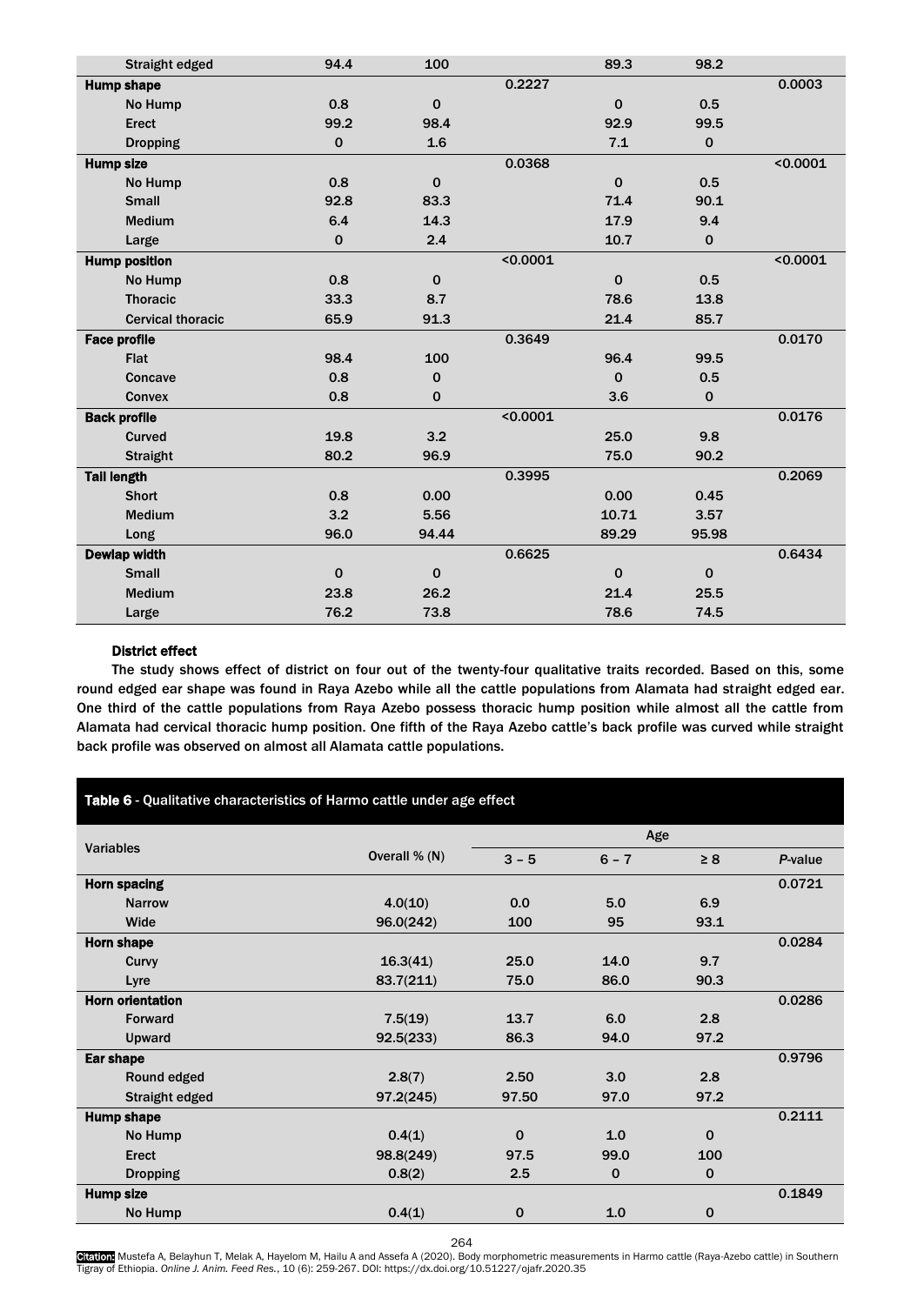| <b>Small</b>             | 88(222)   | 81.2        | 89.0        | 94.4        |        |
|--------------------------|-----------|-------------|-------------|-------------|--------|
|                          |           |             |             |             |        |
| <b>Medium</b>            | 10.3(26)  | 16.3        | 9.0         | 5.6         |        |
| Large                    | 1.3(3)    | 2.5         | 1.0         | $\mathbf 0$ |        |
| <b>Hump position</b>     |           |             |             |             | 0.2224 |
| No Hump                  | 0.4(1)    | $\mathbf 0$ | 1.0         | $\mathbf 0$ |        |
| <b>Thoracic</b>          | 21(53)    | 28.8        | 18.0        | 16.7        |        |
| <b>Cervical thoracic</b> | 78.6(198) | 71.2        | 81.0        | 83.3        |        |
| <b>Face profile</b>      |           |             |             |             | 0.3626 |
| <b>Flat</b>              | 99.2(250) | 97.5        | 100         | 100         |        |
| Concave                  | 0.4(1)    | 1.3         | $\mathbf 0$ | $\mathbf 0$ |        |
| <b>Convex</b>            | 0.4(1)    | 1.2         | $\mathbf 0$ | $\mathbf 0$ |        |
| <b>Back profile</b>      |           |             |             |             | 0.7988 |
| Curved                   | 11.5(29)  | 11.3        | 13.0        | 9.7         |        |
| <b>Straight</b>          | 88.5(223) | 88.7        | 87.0        | 90.3        |        |
| <b>Tail length</b>       |           |             |             |             | 0.4592 |
| <b>Short</b>             | 0.4(1)    | 0.00        | 0.00        | 1.39        |        |
| <b>Medium</b>            | 4.4(11)   | 3.75        | 6.00        | 2.78        |        |
| Long                     | 95.2(240) | 96.25       | 94.00       | 95.83       |        |
| <b>Dewlap width</b>      |           |             |             |             | 0.9383 |
| <b>Small</b>             | 0(0)      | 0           | $\mathbf 0$ | $\mathbf 0$ |        |
| <b>Medium</b>            | 25.0(63)  | 25.0        | 24.0        | 26.4        |        |
| Large                    | 75.0(189) | 75.0        | 76.0        | 73.6        |        |

# Sex and age effect

The study also revealed that cattle sex affects six out of the twenty-four qualitative traits recorded. Based on this, some of the Harmo oxen had round edged ear and dropping hump shape while almost all cows had straight edged ear and erect hump shape. About one third of the oxen had medium to large hump while almost all cows possess small hump. Most oxen possess hump at the thoracic position while most cows had cervical thoracic hump position. Curved back profile was observed on one fourth of the oxen while most of the cows possess straight back profile. The results also show effect of age categories (five out of twenty-four) on the recorded qualitative traits. Based on this, horn of the cattle populations tends to be upward lyre shape as they get aged. Similarly, naval flap width, udder and teat size of the cows becomes large and long as their age progress. Harmo oxen possess small testes and medium to long preputial sheath, while, the cows had medium udder and teat size and medium to large naval flap width.

Table 7 - Body color and sex-limited characteristics of Harmo cattle under the effect of district, age and sex. Variables Overall % (N) District **Age Sex** Raya Azebo | Alamata | 3 – 5 | 6 – 7 | ≥ 8 | Male | Female Body color pattern  $\vert$  P=0.7515 P=0.1069 P=0.1253 Uniform 61.1(154) 57.9 64.3 57.5 67.0 56.9 46.4 63.0 Spotty | 27.0(68) | 28.6 25.3 | 31.2 17.0 36.1 | 28.6 26.7 Pied 7.1(18) 7.9 6.4 6.3 10.0 4.2 14.3 6.3 Shaded | 4.8(12) | 5.6 4.0 | 5.0 6.0 2.8 | 10.7 4.0 Body color P=0.9460 P=0.6168 P=0.4588 Red 38.9(98) 39.7 38.1 37.50 42.0 36.1 42.8 38.4 Light red 14.3(36) 12.7 15.9 11.25 17.0 13.9 3.6 15.6 Black 8.7(22) 7.1 10.3 7.50 7.0 12.5 3.6 9.4 Black + White 16.3(41) 17.5 15.1 20.00 12.0 18.1 25.0 15.2 Black + Red 7.1(18) 7.9 6.4 6.25 10.0 4.2 10.7 6.7 Red + White 11.5(29) 11.9 11.1 13.75 8.0 13.9 10.7 11.6 White 3.2(8) 3.2 3.2 3.75 4.0 1.4 3.6 3.1 **Testes size**   $P=0.2062$  P=0.2734 Small | 67.9(19) | 71.4 57.1 | 50.0 88.9 80.0 Medium 21.4(6) 23.8 14.3 28.6 11.1 20.0 Large 10.7(3) 4.8 28.6 21.4 0 0 **Preputial sheath**  $P=0.4002$   $P=0.5359$ 

265

Gitation: Mustefa A, Belayhun T, Melak A, Hayelom M, Hailu A and Assefa A (2020). Body morphometric measurements in Harmo cattle (Raya-Azebo cattle) in Southern<br>Tigray of Ethiopia. *Online J. Anim. Feed Res.,* 10 (6): 259-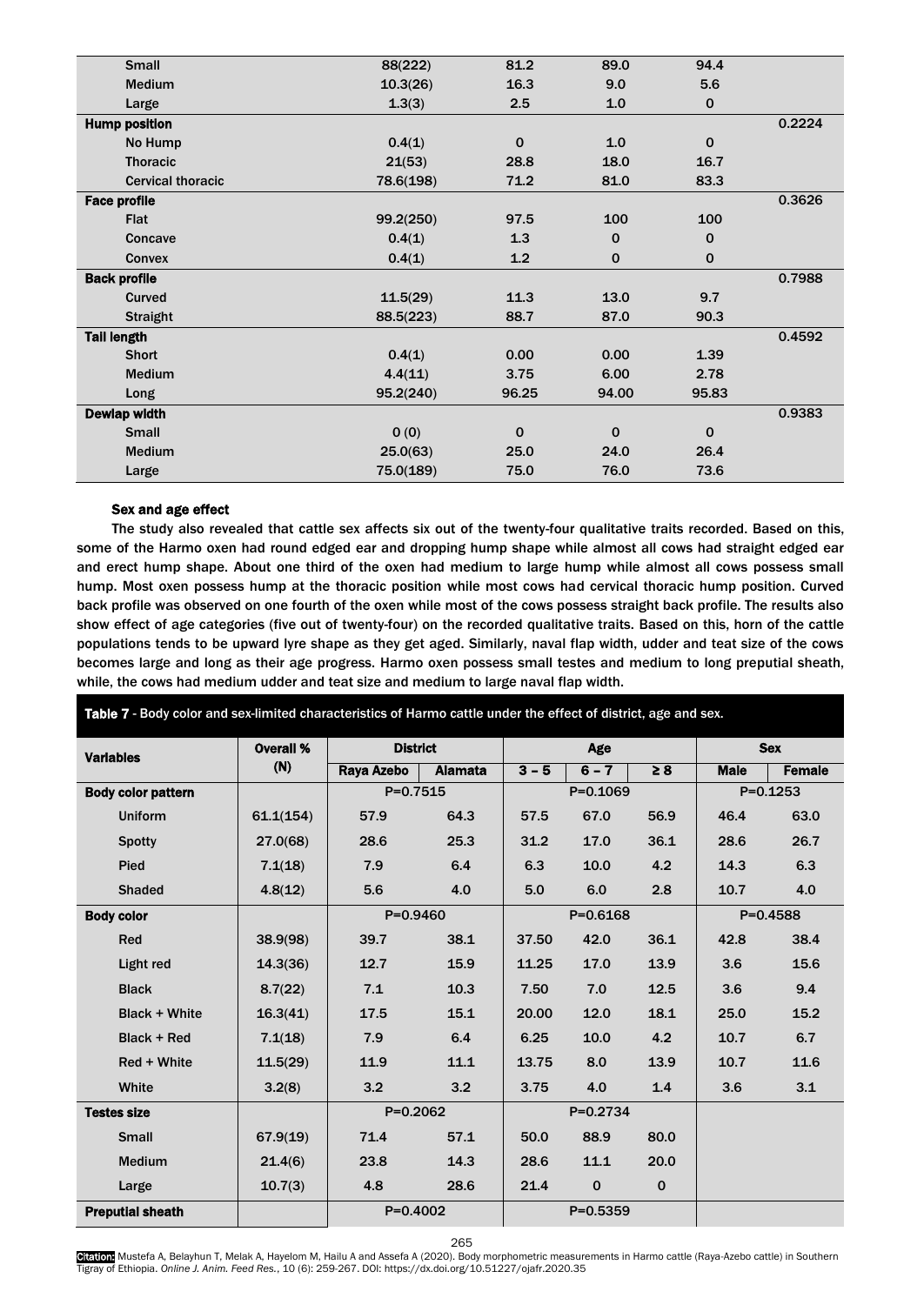| <b>Short</b>      | 3.6(1)    | 4.8          | $\mathbf 0$ | $\mathbf 0$ | 11.1     | $\mathbf 0$ |  |
|-------------------|-----------|--------------|-------------|-------------|----------|-------------|--|
| Medium            | 46.4(13)  | 52.4         | 28.6        | 57.1        | 33.3     | 40.0        |  |
| Long              | 50.00(14) | 42.8         | 71.4        | 42.9        | 55.6     | 60.0        |  |
| <b>Udder size</b> |           | $P=0.7393$   |             |             | P<0.0001 |             |  |
| <b>Small</b>      | 8.9(20)   | 7.6          | 10.1        | 22.7        | 4.4      | 1.5         |  |
| <b>Medium</b>     | 62.5(140) | 64.8         | 60.5        | 68.2        | 75.8     | 38.8        |  |
| Large             | 28.6(64)  | 27.6         | 29.4        | 9.1         | 19.8     | 59.7        |  |
| <b>Teat size</b>  |           | $P = 0.6911$ |             |             | P<0.0001 |             |  |
| <b>Short</b>      | 8.0(18)   | 6.7          | 9.2         | 21.2        | 3.3      | 1.5         |  |
| Medium            | 58.5(131) | 61.0         | 56.3        | 69.7        | 68.1     | 34.3        |  |
| Long              | 33.5(75)  | 32.4         | 34.5        | 9.1         | 28.6     | 64.2        |  |
| Naval flap width  |           | $P = 0.9323$ |             |             | P<0.0279 |             |  |
| Absent            | 3.1(7)    | 3.8          | 2.5         | 3.0         | 2.2      | 4.5         |  |
| <b>Small</b>      | 15.6(35)  | 16.2         | 15.1        | 18.2        | 16.5     | 11.9        |  |
| Medium            | 38.8(87)  | 39.1         | 38.7        | 47.0        | 44.0     | 23.9        |  |
| Large             | 42.4(95)  | 40.9         | 43.7        | 31.8        | 37.3     | 59.7        |  |

# **DISCUSSION**

## Quantitative measurements

Oxen were dominant over cows on most of the measurements, which follow the Rensch's rule ([Rensch, 1950\)](#page-8-0) where the males of a particular species are usually larger than the females. The differences between the oxen and cows may be further ascribed to the testosterone hormones secreted within the oxen which leads to enhancement of muscle mass and skeletal development [\(Baneh and Hafezian, 2009\)](#page-8-0). The sexual dimorphism of the animals may be ascribed to the differences in the endocrine system of the two sexes; estrogen hormone has a limited effect for growth in females ([Chriha](#page-8-0)  [& Ghadri, 2001; Baneh and Hafezian, 2009\)](#page-8-0). The results were in line with the results of [Genzebu et al. \(2012\)](#page-8-0) on Arado cattle and [Endashaw et al. \(2015\)](#page-8-0) on Mursi cattle who reported that oxen were larger than cows. Similarly, dominance of bucks over does were reported in Ethiopia [\(Mustefa et al.,](#page-8-0) [2019\)](#page-8-0).



Figure 2- Harmo Oxe (left). Harmo Cow (right)

Even if, Raya Azebo (Figure 2) was the reported origin of Harmo cattle populations, most of the quantitative measurement results show cattle populations from Alamata district were larger than those of Raya Azebo. This might be [due to the long term interbreeding with the Ethiopian highland breeds. These results were also in line with the results of](#page-8-0)  Endashaw et al. (2015) on Mursi cattle who reported differences within the same cattle breed among different districts. Age differences count a little on the observed differences in quantitative measurements which might be due to the nature of the sampling (selecting adult animals only), however, increment in horn length was observed as the animals get aged.

Harmo cattle breed had longer and tall body than Horro, Sheko, Arado and Ogaden cattle breeds however some other cattle breed like Begait possess longer and taller body than Harmo cattle (Takele et al., [2007; Dessalegn et al.,](#page-8-0) 2012; Fasil et al., [2014 and Mulugeta,](#page-8-0) 2015). Hearth girth measurements of Harmo breed was lower than Ogaden, Arsi and Begait cattle breeds. However, Harmo cattle were one of the Ethiopian indigenous cattle genetic resources which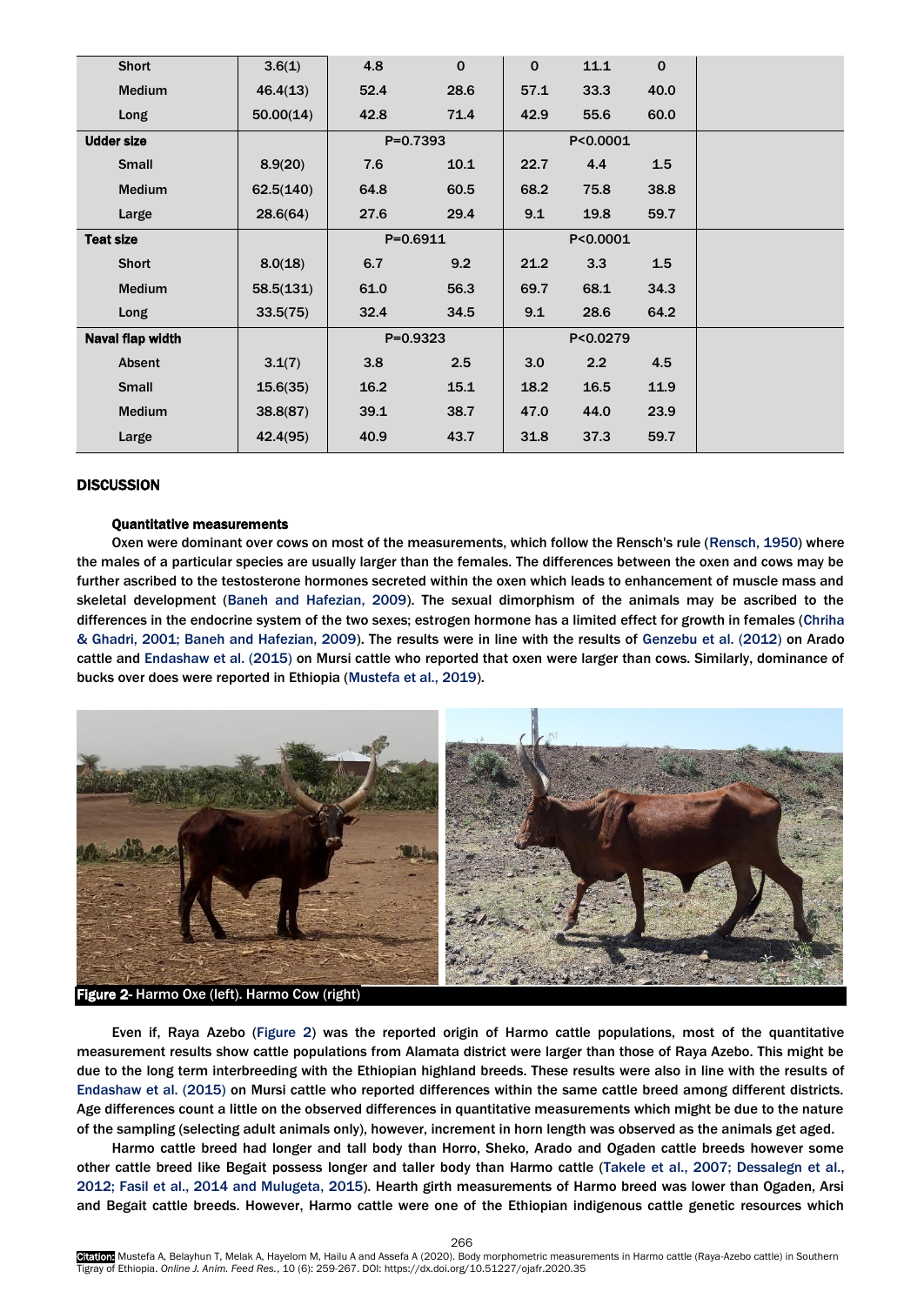<span id="page-8-0"></span>possess large horns and ears. These results also show Harmo cattle breed possess long and thin body, and long ear and horn in comparison to most of the Ethiopian cattle breeds. The thin body of Harmo cattle might be due to shortage of available feed in and around the breeding tract of the breed. The long ear and horn may help them to adapt the hot bushy grazing land environment and protect themselves from the enemy existed in their natural habitat.

## Qualitative characteristics

Too much significant differences in qualitative characteristics was not observed among the two sampling districts and the three age categories, which shows how unique characteristics the cattle populations from the different district and age categories share. These results are in line with the results o[f Endashaw et al. \(2015\)](#page-8-0) who observed similar qualitative characteristics among the different sampling location within the Mursi cattle breed. On the other hand, some effects of sex on the qualitative characteristics was observed which might be due to the sexual dimorphism which follow the Rensch's rule ([Rensch, 1950\)](#page-8-0).

## Conclusion

Harmo (Raya-Azebo) cattle populations were characterized in 2019 based on [FAO](#page-8-0) guidelines to update the available information for in-situ conservation purpose. Accordingly, two districts were covered; Raya Azebo and Alamata. Sizable variations were recorded among the sampled animals, which may help the further in-situ conservation and genetic improvement program. Partial effects of district, sex and age were observed. Based on these results, the cattle population from Alamata district were partially dominant over their Raya Azebo counterparts in some quantitative variables. Similarly, males were dominant over females in most of the studied variables. On the other hand, slight increment in the quantitative variables were recorded as the age of the cattle increases. The overall results show Harmo cattle possess long and thin body, and long ear and horn in comparison with most of the Ethiopian cattle breeds. The thin body of Harmo cattle might be due to shortage of available feed in and around the breeding tract of the breed. The long ear and horn may help them to adapt the hot bushy grazing land environment and protect themselves from the enemy existed in their natural habitat.

## **DECLARATIONS**

#### Corresponding Author

E-mail: aminemustefa32@gmail.com

#### Authors' Contribution

All authors contributed to the study conception and design. AM, TB, AM, and MH collect data. Amine Mustefa contribute on data analysis and the write up of the manuscript. AH and AA review the manuscript. All authors read and approved the final manuscript.

#### Conflict of interests

The authors have not declared any conflict of interests.

# Acknowledgements

The authors are highly indebted to the Ethiopian Biodiversity Institute (EBI) for covering all the budget needs of the work. Our special appreciation also goes to the smallholder farmers /breeders for providing their animal to this work for free. We also take this opportunity to thank the animal science experts and development agents in the district for their endless help during the data collection. A special word also goes to our friend and work partner Mr. Tadesse Hunduma for mapping the study area.

#### REFERENCES

- Abebe AS, Alemayehu K, Johansson AM, Gizaw S (2020). Breeding practices and trait preferences of smallholder farmers for indigenous sheep in the northwest highlands of Ethiopia: Inputs to design a breeding program. PLOS One, 15(5): e0233040. <https://doi.org/10.1371/journal.pone.0233040>
- Baneh H and Hafezian S H (2009) Effect of environmental factor on growth traits in Ghezel sheep. African Journal of Bio-technology, 8: 2903-2907[. https://doi.org/10.5897/AJB09.284](https://doi.org/10.5897/AJB09.284)
- Bewket W, Radeny M, and Mungai C (2015) Agricultural Adaptation and Institutional Responses to Climate Change Vulnerability in Ethiopia. CCAFS Working Paper no. 106. CGIAR Research Program on Climate Change, Agriculture and Food Security (CCAFS). Copenhagen, Denmark. Available online at: www.ccafs.c
- [Chriha](#page-8-0) A and Ghadri G (2001). Caprine in the Arab world. 2. ed. Department of Livestock Production. Fateh University: Libby Conservation of Biodiversity and Environments in the Arab Countries. 478p. Google Schola
- CSA (Central Statistical Agency) (2018). Federal Democratic Republic of Ethiopia Agricultural Sample Survey Volume II Report on Livestock and Livestock Characteristics. [https://www.worldcat.org/title/agricultural-sample-survey-volume-ii-report-on-livestock](https://www.worldcat.org/title/agricultural-sample-survey-volume-ii-report-on-livestock-and-livestock-characteristics-private-peasant-holdings/oclc/58954342)[and-livestock-characteristics-private-peasant-holdings/oclc/58954342](https://www.worldcat.org/title/agricultural-sample-survey-volume-ii-report-on-livestock-and-livestock-characteristics-private-peasant-holdings/oclc/58954342)
- Dejenie T. Legese K, Tomas Z and Kiros S (2013). Index of Potential Contamination for Intestinal Schistosomiasis among School Children of Raya Alamata District, Northern Ethiopia. Momona Ethiopian Journal of Science (MEJS), 5(2):32-48. https://doi.org/10.4314/mejs.v5i2.9
- Delgado Bermejo JV, Martínez Martínez MA, Rodríguez Galván G, Stemmer A, Navas González FJ, and Camacho Vallejo ME. ([2019\).](#page-8-0) Organization and management of conservation programs and research in domestic animal genetic resources. Diversity, 11: 235. <https://doi.org/10.3390/d11120235>